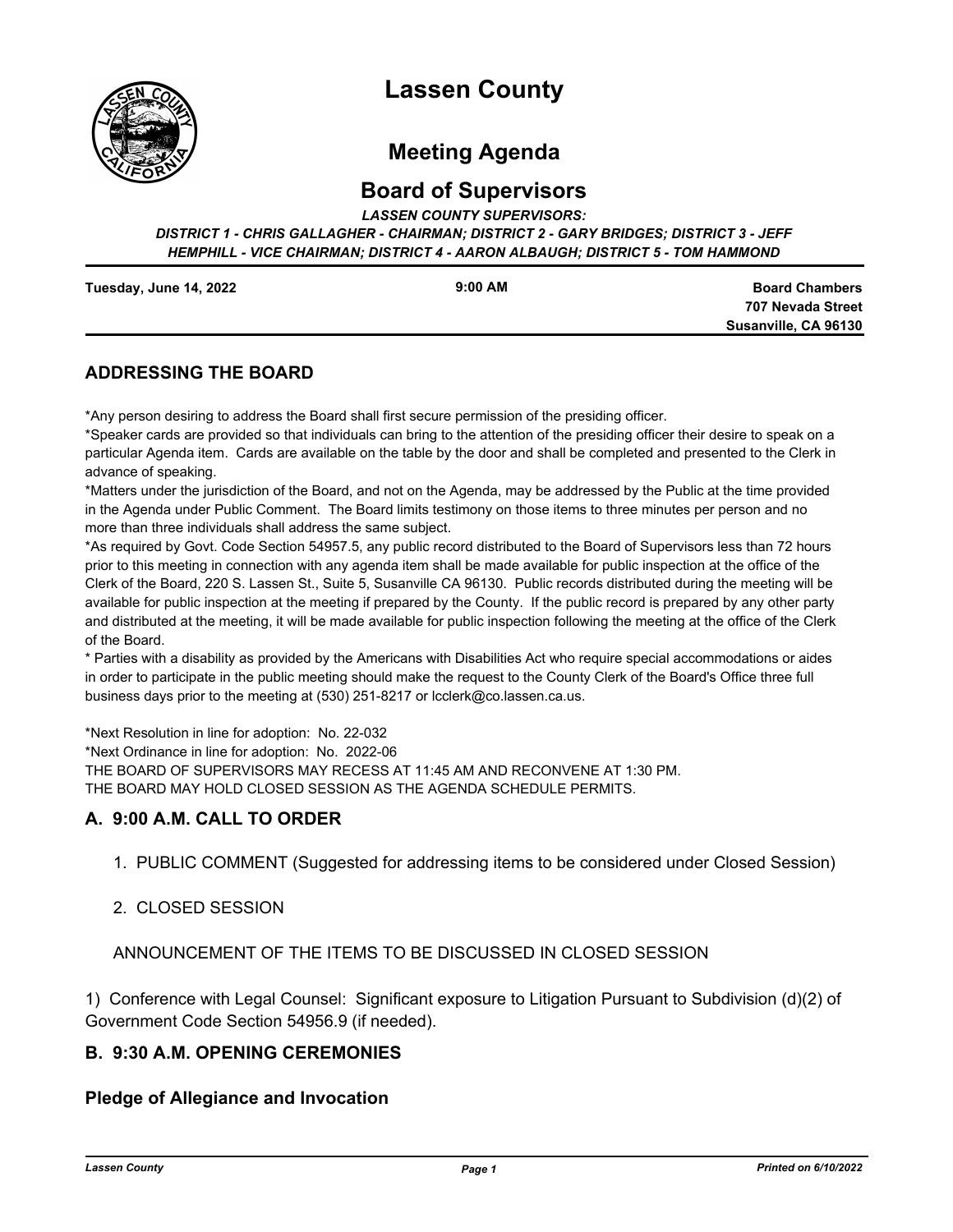#### 1. ANNOUNCEMENT OF ITEMS DISCUSSED IN CLOSED SESSION

- 2. AGENDA APPROVAL, ADDITIONS AND/OR DELETIONS
- 3. PUBLIC COMMENTS

4. UNAGENDIZED REPORTS BY BOARD MEMBERS (Immediately following public comment and no later than 10:00 a.m.)

## **C. PUBLIC HEARINGS**

These matters are scheduled at the time stated, and will be heard by the Board as close to the time stated as possible.

#### **D. MATTERS SET FOR TIME CERTAIN**

These matters have been set at the time stated to accommodate the participants, and will be heard by the Board as close to the time stated as possible.

**1**

10:30 a.m.: DEPARTMENT OF CHILD SUPPORT SERVICES SUBJECT: 2021 California State Association of Counties (CSAC) Challenge Award Presentation. FISCAL IMPACT: None. ACTION REQUESTED: Receive report.

10:25 a.m.: RECESS

#### **E. STUDY SESSION**

#### **F. BOARDS AND COMMISSIONS**

#### **G. INFORMATION/CONSENT CALENDAR**

These matters are routine in nature and usually approved by a single vote. Prior to action of the Board, the public will be given the opportunity to comment on any consent item

BOARD OF SUPERVISORS

SUPERVISOR ALBAUGH

SUBJECT: Request to designate: 1) \$500 to the Big Valley 50 Plus Club; and 2) \$250 to the Blue Star Moms; and 3) \$250 to the Lassen Library; 4) remainder of discretionary to the law Enforcement Torch Run. FISCAL IMPACT: Appropriation is included in the General Fund, Board of Supervisors Fund/Budget Unit No. 100-0011. ACTION REQUESTED: Approve expenditures.

**<sup>1</sup>**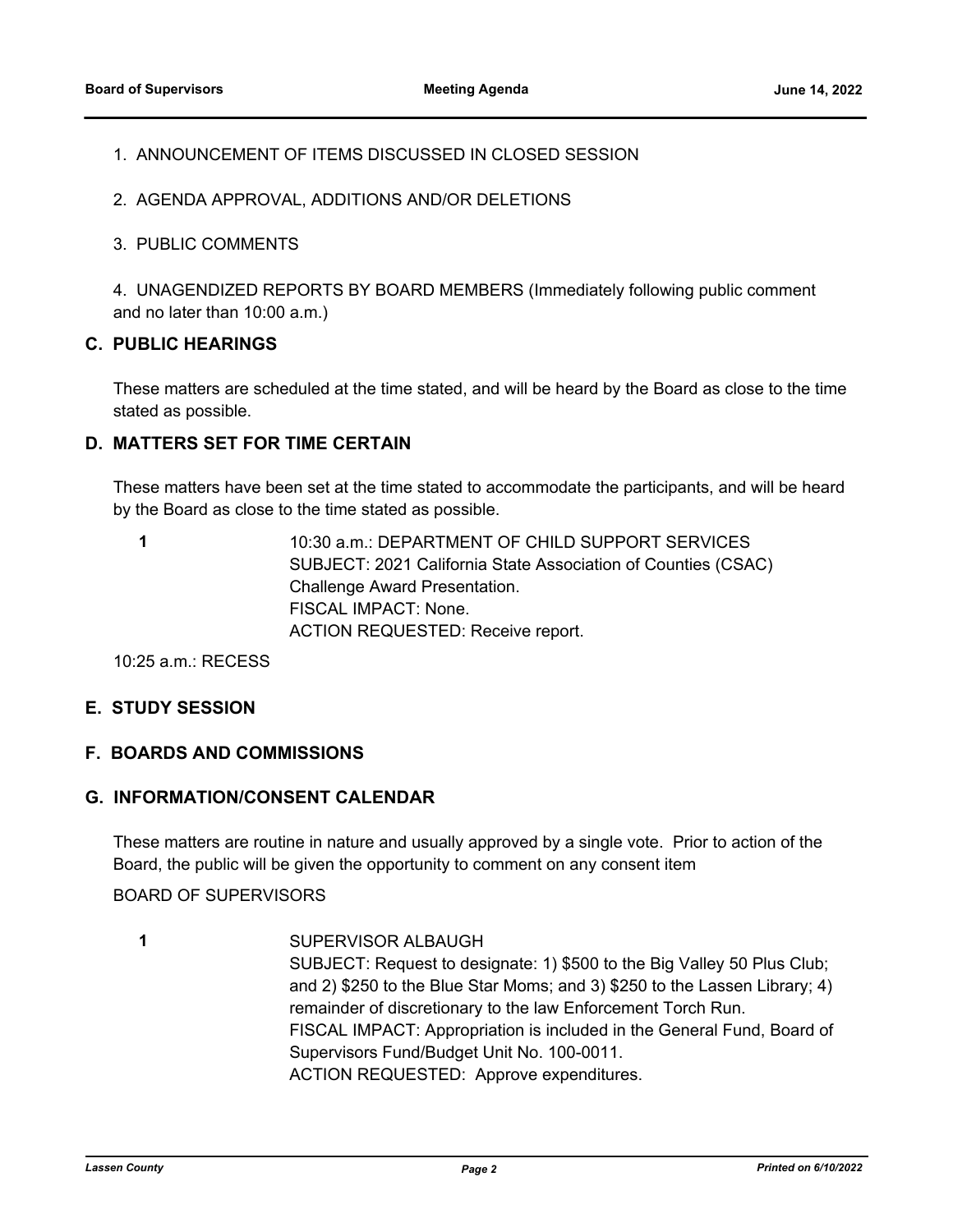| <b>SUPERVISOR BRIDGES</b><br>SUBJECT: Request to designate: \$300 to the Law Enforcement Torch Run.<br>FISCAL IMPACT: Appropriation is included in the General Fund, Board of<br>Supervisors Fund/Budget Unit No. 100-0011.<br>ACTION REQUESTED: Approve expenditure.                                        |
|--------------------------------------------------------------------------------------------------------------------------------------------------------------------------------------------------------------------------------------------------------------------------------------------------------------|
| SUPERVISOR GALLAGHER<br>SUBJECT: Request to designate: 1) \$300 to the Law Enforcement Torch<br>Run; and 2) \$500 to the Westwood Museum.<br>FISCAL IMPACT: Appropriation is included in the General Fund, Board of<br>Supervisors Fund/Budget Unit No. 100-0011.<br>ACTION REQUESTED: Approve expenditures. |

## COUNTY ADMINISTRATIVE OFFICE

**4**

RECOMMENDED COUNTY BUDGET SUBJECT: Resolution adopting the Recommended Budget for the Fiscal year (FY) July1, 2022 - June 30, 2023. FISCAL IMPACT: Adoption of the recommended budget allowing departments to continue operations prior to the adoption of the final budget. ACTION REQUESTED: Adopt resolution.

*Attachments:* [220614 Recommended Budget Resolution\\_001](http://lassen.legistar.com/gateway.aspx?M=F&ID=167be140-4311-473a-ad94-7bc1b15c8166.pdf)

#### AUDITOR'S OFFICE

**5**

FUND CASH BALANCES SUBJECT: Treasurer's Fund Balance Report and Auditor's verification for the month of April, 2022. FISCAL IMPACT: None. ACTION: Receive and file.

*Attachments:* [LASSEN COUNTY FUND BALANCES 04-30-2022 - Copy](http://lassen.legistar.com/gateway.aspx?M=F&ID=6780e3af-f29f-4ed5-be7d-069fcbe3e497.pdf)

#### CHILD SUPPORT SERVICES

**6**

AGREEMENT

SUBJECT: Request Board of Supervisors to approve the State 2022/2023 Fiscal Year agreement between the Department and Law Office of Jessica Ryan Keeney.

FISCAL IMPACT: There is no fiscal impact to the General Fund; there is no net increase to appropriations.

ACTION REQUESTED: 1) Approve the agreement with the Law Office of Jessica Ryan Keeney; and 2) authorize the County Administrator to execute the contract on behalf of the Board.

[DCSS attach 1](http://lassen.legistar.com/gateway.aspx?M=F&ID=cbfcacf8-3471-4010-852b-08a2d22a0437.pdf) *Attachments:*

[DCSS Attach 2](http://lassen.legistar.com/gateway.aspx?M=F&ID=675c10dd-ff70-478c-bc21-c54764a859de.pdf)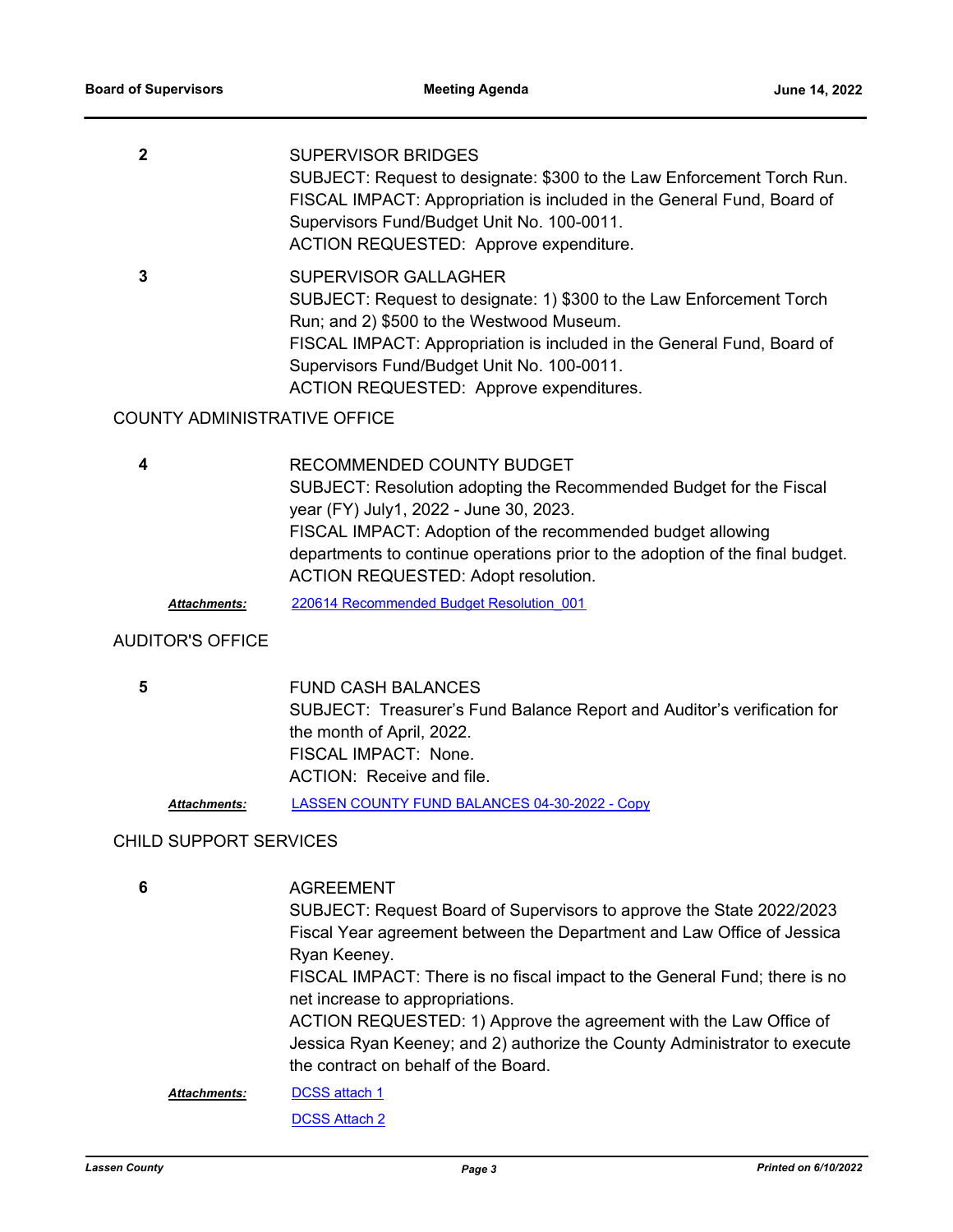|                     | <b>TRAVEL AUTHORIZATION</b>                                                 |
|---------------------|-----------------------------------------------------------------------------|
|                     | SUBJECT: Travel authorization and report for Director Kelley Cote to attend |
|                     | the 2022 NACo Annual Conference in Adams County, Colorado, July 20-25,      |
|                     | 2022. Estimated travel cost for the conference is \$2,624.59.               |
|                     | FISCAL IMPACT: There is no fiscal impact to the General Fund; there is no   |
|                     | net increase to appropriations.                                             |
|                     | ACTION REQUESTED: 1) Approve the travel request; and 2) authorize the       |
|                     | County Administrator Officer to execute on behalf of the Board of           |
|                     | Supervisors.                                                                |
| <b>Attachments:</b> | <b>DCSS</b>                                                                 |

20220510\_LASSEN COUNTY TRAVEL AUTHORIZATION AND REPORT The

### COUNTY CLERK-RECORDER

#### **8** THIS ITEM WAS PULLED FROM THE AGENDA.

### DISTRICT ATTORNEY

| 9                   | <b>VICTIM WITNESS GRANT REQUEST</b>                                          |
|---------------------|------------------------------------------------------------------------------|
|                     | SUBJECT: Resolution approving the undertaking/ continuation of the Lassen    |
|                     | County District Attorney's Victim/Witness Assistance Program to be funded    |
|                     | utilizing reimbursable grant sources available through the State and Federal |
|                     | funds, administered by the California Office of Emergency Services           |
|                     | (CalOES).                                                                    |
|                     | FISCAL IMPACT: \$235,116 for Victim/Witness Grant; Fund/Budget Number        |
|                     | Unit No.108-0433; none to the General Fund.                                  |
|                     | <b>ACTION REQUESTED: Adopt Resolution.</b>                                   |
| <b>Attachments:</b> | <b>DA VW Grant</b>                                                           |
|                     | DA VAN Grant Annlication                                                     |

[DA VW Grant Application](http://lassen.legistar.com/gateway.aspx?M=F&ID=05682a99-9e71-4ff1-ad98-dffe13982021.pdf) **[DA Resolution](http://lassen.legistar.com/gateway.aspx?M=F&ID=a7dcd474-35e8-4d1a-8617-786bbd55bb75.pdf)** 

#### HEALTH AND SOCIAL SERVICES

**AGREEMENTS** SUBJECT: Health and Social Services Agreements to include the following Contractors: Davis Guest Home, Inc., Alliance for Workforce Development, Inc., Pathways to Child and Family Excellence, Inc., County of Butte, County of Santa Cruz, UC Davis, County of Shasta, and County of Plumas. FISCAL IMPACT: There is no impact to County General Funds. ACTION REQUESTED: 1) Approve Agreements; and 2) authorize the CAO to execute the Agreements.

*Attachments:* [G10-HSS Contracts 06.14.2022](http://lassen.legistar.com/gateway.aspx?M=F&ID=b1d7d2f8-ca98-45f7-8ad9-2819282c5b9d.pdf)

**10**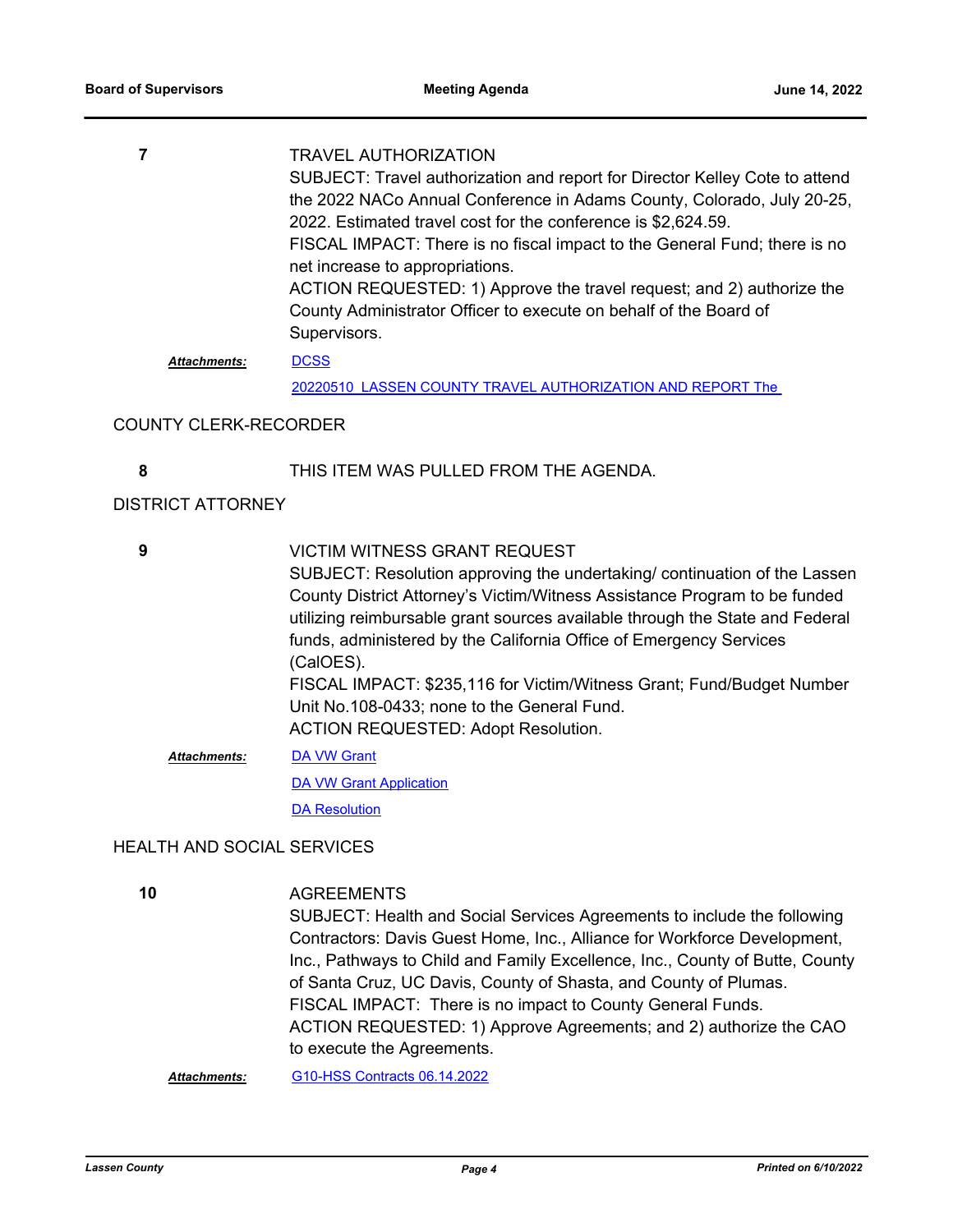| 11 | MEMORANDUM OF UNDERSTANDING                                                       |
|----|-----------------------------------------------------------------------------------|
|    | SUBJECT: Memorandum of Understanding with Northern Rural Training and             |
|    | Employment Consortium (NoRTEC) for 2022 - 2025.                                   |
|    | FISCAL IMPACT: There is no impact to County General Funds.                        |
|    | ACTION REQUESTED: 1) Approve MOU; and 2) authorize the CAO to<br>execute the MOU. |
|    |                                                                                   |

*Attachments:* [G11-NoRTEC 2022.2025 MOU 06.14.2022](http://lassen.legistar.com/gateway.aspx?M=F&ID=5010343b-3ec6-401a-a9ca-f202994a8a94.pdf)

## OFFICE OF EMERGENCY SERVICES

| 12 |                     | ZONEHAVEN CONTRACT<br>SUBJECT: Zonehaven Contract five (5) years.<br>FISCAL IMPACT: None. Grant funded.<br>ACTION REQUESTED: 1) Approve; and 2) authorize Chairman to sign.                                                                                                                                                                                                                                                                                                                                                     |
|----|---------------------|---------------------------------------------------------------------------------------------------------------------------------------------------------------------------------------------------------------------------------------------------------------------------------------------------------------------------------------------------------------------------------------------------------------------------------------------------------------------------------------------------------------------------------|
|    | <b>Attachments:</b> | 220614 Zonehaven Agreement                                                                                                                                                                                                                                                                                                                                                                                                                                                                                                      |
| 13 | <b>Attachments:</b> | <b>ADMINISTRATION</b><br>SUBJECT: Resolution approving the submittal of an application to the<br>California Climate Investment Fire Prevention Grant Program.<br>FISCAL IMPACT: None.<br>ACTION REQUESTED: 1) Approve; and 2) authorize Chairman to sign.<br>220614 CalFire Fire Prevention Grant Application                                                                                                                                                                                                                   |
| 14 |                     | <b>TUCKER SNO-CAT</b><br>SUBJECT: Bid Award: One (1) new 2023 Tucker SNO CAT in the amount of<br>\$224,063.79 from Fund/Budget Unit No. 185-0540.<br>FISCAL IMPACT: None. Grant funded purchase. Budgeted in the current<br>Fiscal Year (FY) 2021/2022 budget.<br>ACTION REQUESTED: 1) Award bid to Tucker SNO CAT incorporated,<br>Medford, Oregon; and 2) authorize the County Administrative Officer to<br>approve change orders in the amount of 10% (\$22,406.38) not to exceed a<br>total purchase price of \$246,470.17. |
|    | <b>Attachments:</b> | 220614 SnoCat Bid Award                                                                                                                                                                                                                                                                                                                                                                                                                                                                                                         |

## PROBATION DEPARTMENT

| 15                  | <b>CONTRACT</b>                                                             |
|---------------------|-----------------------------------------------------------------------------|
|                     | <b>SUBJECT: Redwood Toxicology Laboratory Contract.</b>                     |
|                     | FISCAL IMPACT: Regular Expenditure to Probation Fund/Budget Unit No.        |
|                     | 145-0561. Partial reimbursement from Pretrial Grant. Contract not to exceed |
|                     | \$8,000.                                                                    |
|                     | ACTION REQUESTED: Authorize the County Administrative Officer to            |
|                     | execute the contract.                                                       |
| <b>Attachments:</b> | G <sub>15</sub> Attach                                                      |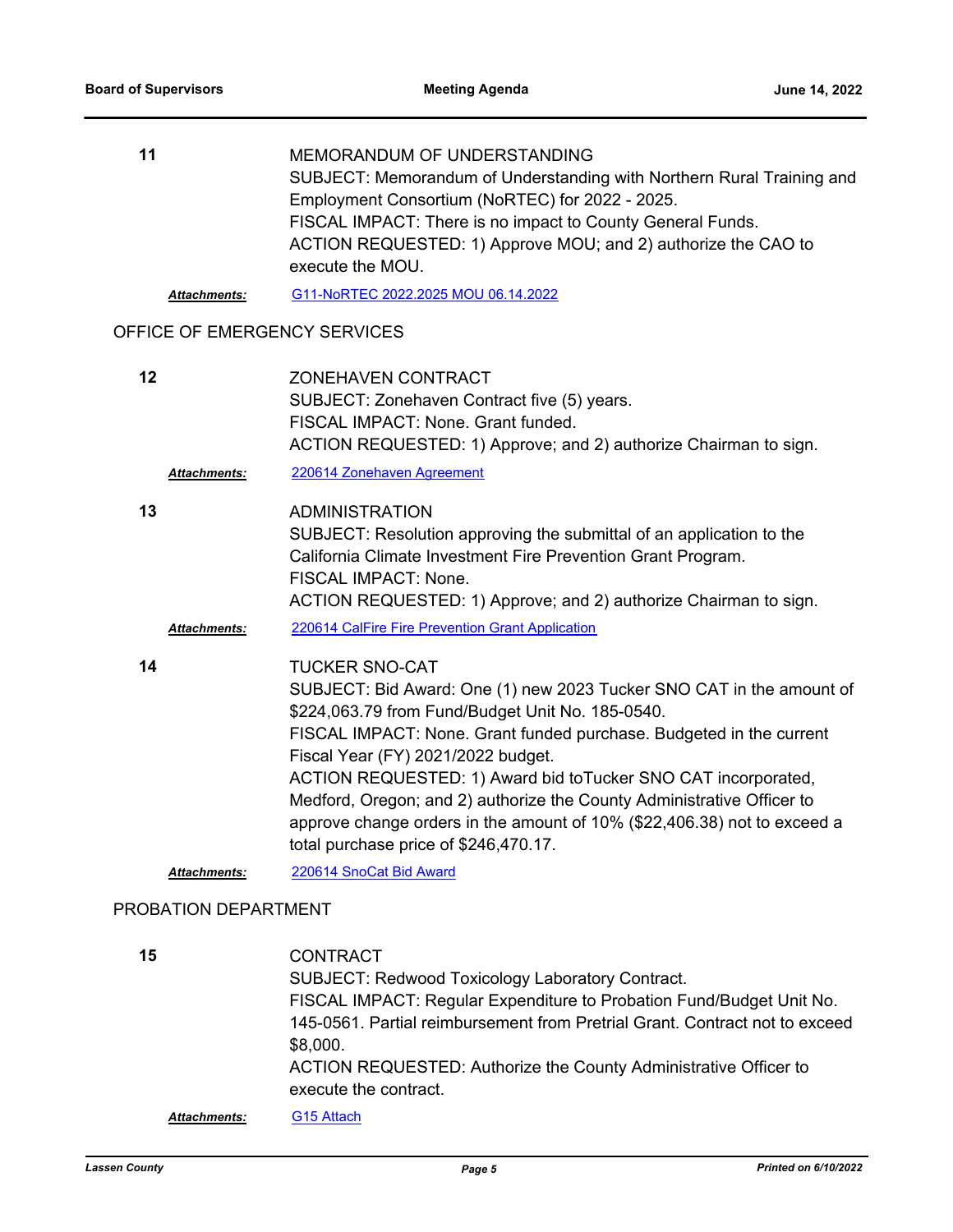#### PUBLIC WORKS DEPARTMENT

ASPHALT EMULSION SUBJECT: Bid Award: Asphalt Emulsion Oil. FISCAL IMPACT: Funding available in Road Operating Budget, Fund/Budget Unit No. 122-1221. ACTION REQUESTED: Award the bid to Albina Asphalt, 801 Main Street, Vancouver, WA 98660, the lowest bidder meeting the specifications, in the amount of \$369,250 for asphalt emulsion oil bidder plus an additional amount of \$25,000 for spreading costs and an additional \$75,000 (20% of low bid) to cover volatility in oil prices for a not to exceed amount of \$469,250. **16**

*Attachments:* [PW Asphalt Emulsion Attach](http://lassen.legistar.com/gateway.aspx?M=F&ID=c573a48b-f54a-4320-a4b2-54d330163ee6.pdf)

#### SHERIFF'S DEPARTMENT

**17**

ADMINISTRATION SUBJECT: Memorandum of Understanding (MOU) between the County of Lassen and the Superior Court of California, County of Lassen. FISCAL IMPACT: Revenue of \$333,647 for Fiscal Year (FY) 2022/2023. ACTION REQUESTED: 1) Approve the proposed MOU; and 2) authorize the Chairman to sign.

*Attachments:* [SO Admin Attach](http://lassen.legistar.com/gateway.aspx?M=F&ID=74a817f0-916f-4c25-8ee0-ef7e53b65c1a.pdf)

SEWER GRINDER **18**

> SUBJECT: Emergency Purchase Ratification of Sewage Grinder and Service Contract. FISCAL IMPACT: Funding is available in Sheriff's Office Fund/Budget Unit No. 130-0525 in the amount of \$59,640 for the repair work and \$12,000 for the service contract. Total fiscal impact would be \$71,640. ACTION REQUESTED: 1) Ratify the emergency purchase authorized by the County Administrative Officer in the amount of \$59,640; and 2) authorize the County Administrative Officer to execute the service contract in the amount of

> > \$12,000 over a five year period for annual service and repair.

[SO Grinder Attach 1](http://lassen.legistar.com/gateway.aspx?M=F&ID=746c4c0b-bb7a-4f7c-8335-433ee65e1a85.pdf) *Attachments:*

[SO Grinder Attach 2](http://lassen.legistar.com/gateway.aspx?M=F&ID=328c7ca2-e6f6-43dc-bb02-c604675f2ec4.pdf)

[SO Grinder Attach 3](http://lassen.legistar.com/gateway.aspx?M=F&ID=f7711eb0-3d56-46a9-930c-85fa34963675.pdf)

[So Grinder Attach 4](http://lassen.legistar.com/gateway.aspx?M=F&ID=f16a68fa-5dd2-46c8-b65f-d440942bfd4d.pdf)

TREASURER/TAX COLLECTOR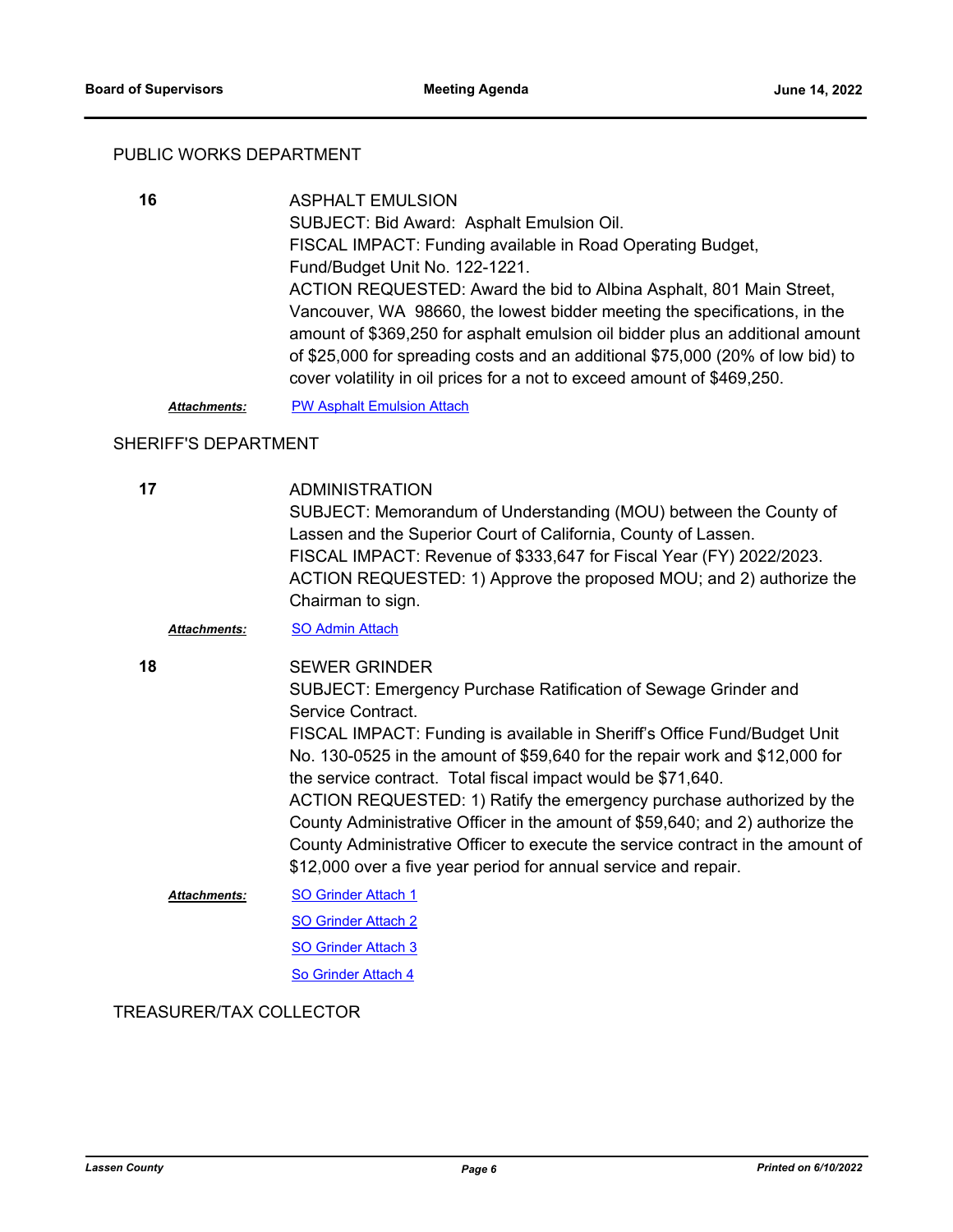| 19                  | <b>PORTFOLIO</b>                                        |
|---------------------|---------------------------------------------------------|
|                     | SUBJECT: Treasurer's Investment Report for April, 2022. |
|                     | FISCAL IMPACT: None.                                    |
|                     | ACTION: Receive and file.                               |
| <b>Attachments:</b> | LASSEN COUNTY PORTFOLIO 04-30-2022 - Copy               |

#### MISCELLANEOUS CORRESPONDENCE ITEMS

**20**

June 14, 2022

ACTION REQUESTED: Receive and file the following correspondence: a) Central Valley Regional Water Quality Control Board Meeting Agenda for Thursday, June 9, 2022, and Friday, June 10, 2022.

b) Lassen County Technical Advisory Committee Meeting Agenda for June 2, 2022.

c) Fish and Game Commission Meeting Agenda for June 15 - 16, 2022.

d) Lassen County Planning Commission Meeting Agenda for June 7, 2022.

e) Lassen Local Agency Formation Commission (LAFCo) Regular Meeting agenda for June 13, 2022.

*Attachments:* [MISC CORR](http://lassen.legistar.com/gateway.aspx?M=F&ID=1ea4d4f3-a433-49df-925b-8489c7074a7b.pdf)

#### **H. DEPARTMENT REPORTS**

PUBLIC WORKS DEPARTMENT

ECORP AGREEMENT SUBJECT: Agreement with ECORP Consulting, Inc. for Environmental and Engineering Services Related to Hackstaff Bridges Replacement Project. FISCAL IMPACT: Adds an additional \$38,600 to current contract for a revised not to exceed amount of \$192,070. Funding is available in Road Fund/Budget Unit No.122-1221. ACTION REQUESTED: 1) Approve second amendment to agreement with ECORP Consulting, Inc. to perform environmental and engineering services related to Public Works/Transportation Hackstaff Bridge Replacement Project in the amount of \$38,600; and 2) Authorize the Director of Public Works to sign agreement. **1**

*Attachments:* [PW ECORP Attach](http://lassen.legistar.com/gateway.aspx?M=F&ID=546ed814-b6a8-4cb9-bdcf-05cb5e54a1db.pdf)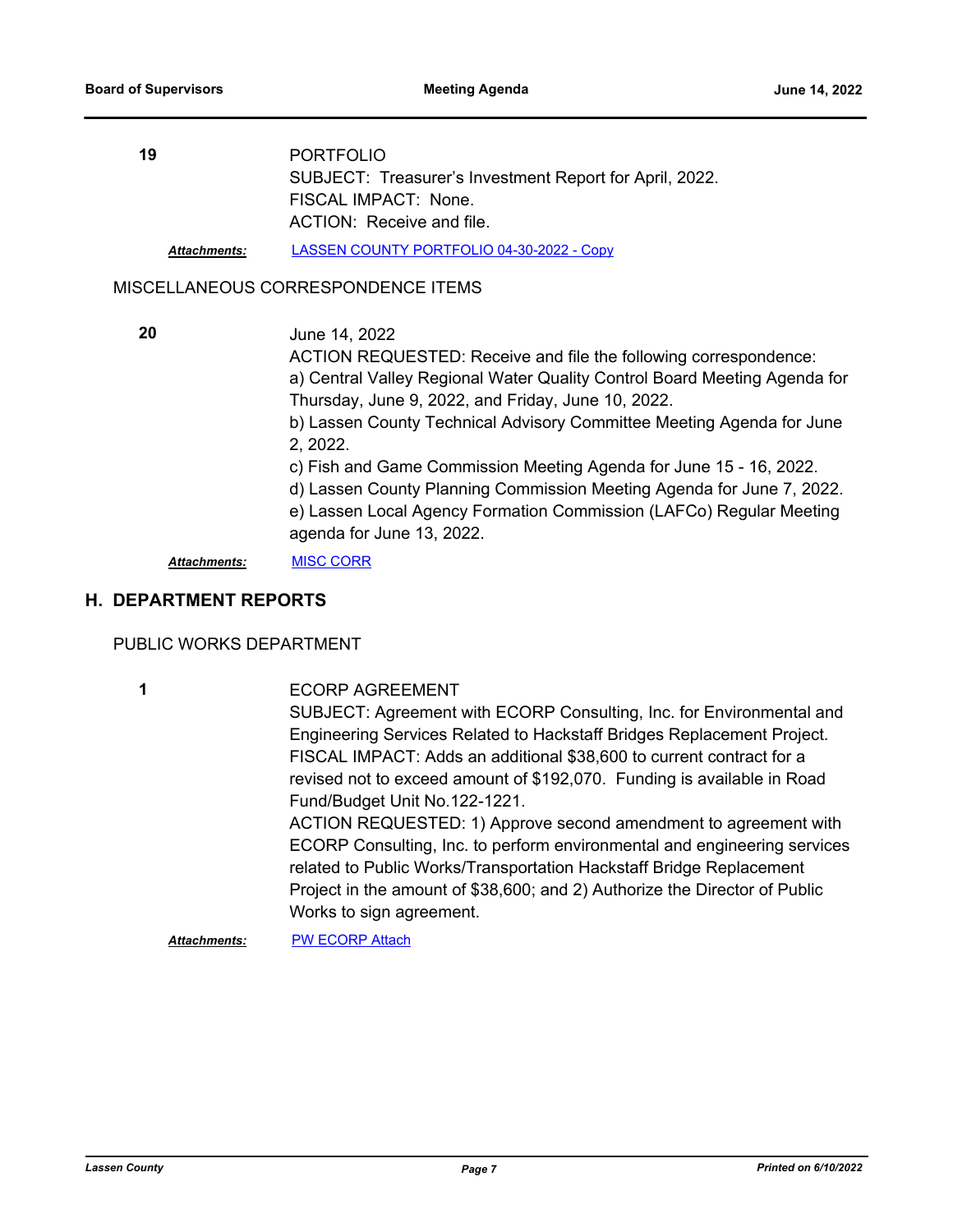| 2                   | ROAD MAINTENANCE AND REHABILITATION                                       |
|---------------------|---------------------------------------------------------------------------|
|                     | SUBJECT: SB-1 Road Maintenance and Rehabilitation Account (RMRA)          |
|                     | Funding - FY 2022-23.                                                     |
|                     | FISCAL IMPACT: Anticipated revenue in the estimated amount \$3,070,814    |
|                     | from the 2022/23 appropriation of SB 1 RMRA Funds to the Fiscal Year (FY) |
|                     | 2022/2023 Road Construction Fund/Budget Unit No. 122-1222.                |
|                     | ACTION REQUESTED: 1) Approve the Project List for the FY 2022/2023        |
|                     | SB-1 Road Maintenance and Rehabilitation Account (RMRA) funding; and 2)   |
|                     | adopt resolution; 3) and authorize the Chairman to sign.                  |
| <b>Attachments:</b> | <b>PW RMRA Attach</b>                                                     |

#### SHERIFF'S DEPARTMENT

TRANSPORT VAN SUBJECT: Authorize the County Administrative Officer to execute the proposal purchasing the vehicle from Braun NW, Inc. in the amount of \$170,811.71. FISCAL IMPACT: The cost of the vehicle will be attributed to the Sheriff's Office Fund/Budget Unit No. 130-0525 in the amount of \$170,811.71. This includes the cost of the vehicle plus sales tax. The funding request would be from the General Fund. ACTION REQUESTED: Authorize the County Administrative Officer to execute the proposal purchasing the vehicle from Braun NW, Inc. in the amount of \$170,811.71. **3** *Attachments:* [SO Transport Van Attach](http://lassen.legistar.com/gateway.aspx?M=F&ID=f06760a4-7b03-4ccf-b62a-c4d9d4826910.pdf)

COUNTY ADMINISTRATIVE OFFICE

- **4** SUBJECT: INFORMATION FOR THE BOARD OF SUPERVISORS
- **I. CORRESPONDENCE**
- **J. AGENDA ADDENDUM**